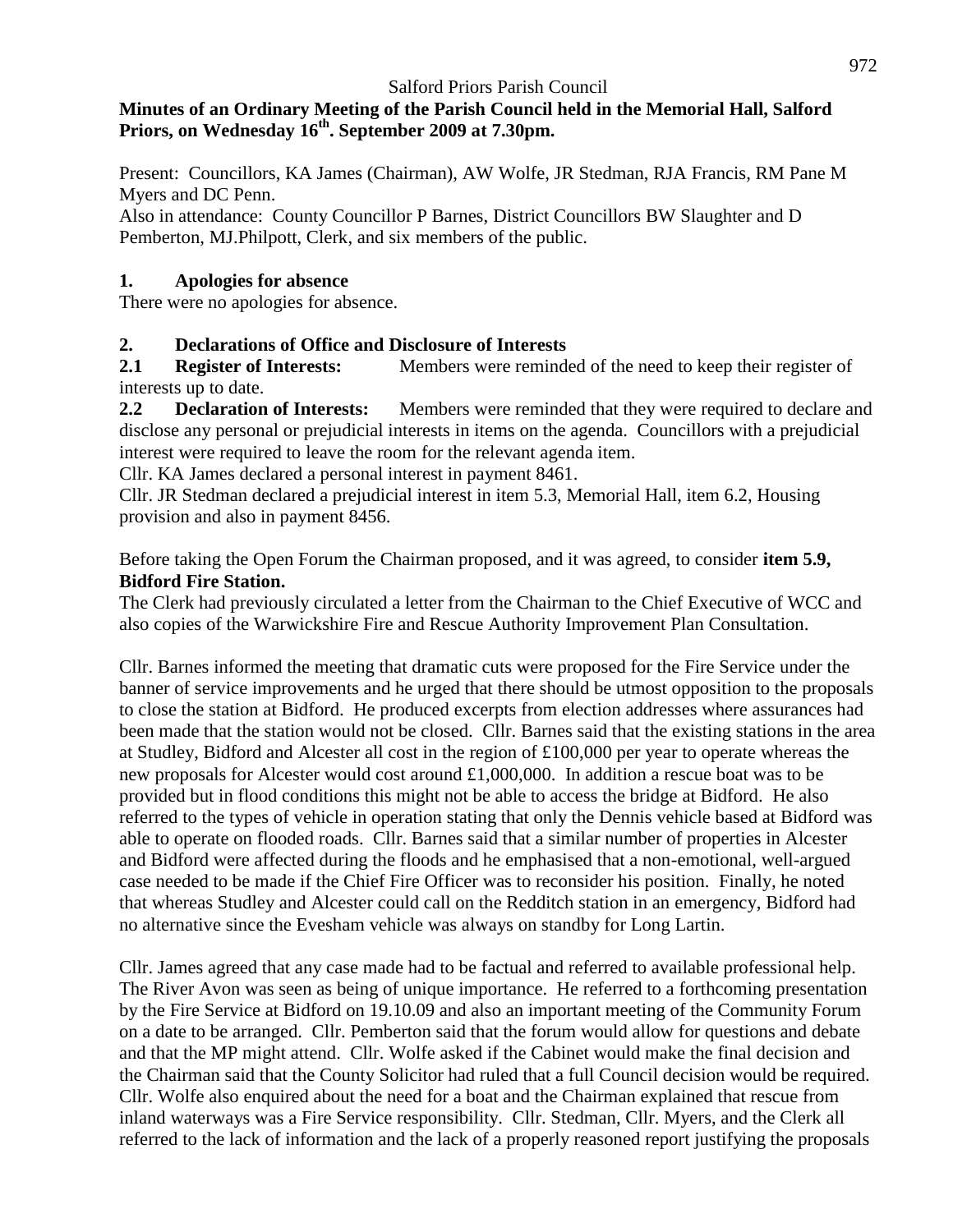and said that what had been made available was very light-weight and seemed to be designed to deal with what should be management issues. Further discussion confirmed the need for an overall response not based just on costs. The Chairman referred to the Fire Reform Acts and also that the proposed new station at Pebworth would act as the main station for Long Lartin. Cllr. Myers mentioned the large numbers of thatched properties requiring a rapid response. Cllr. Pemberton said that the Parish Councils needed to work together and this was generally agreed. All residents were urged to complete the consultation document on the WFRA website.

## **3. Open Forum**

**3.1 Have your say:** No under 18's were present.

## **3.2 Public Participation:**

A deputation of residents attended to seek support for the formation of a football team in the village. They sought use of the Playing Field, storage facilities, and use of TOPs as an away changing room. The Chairman was generally supportive of their aspirations and it was agreed that they would meet the Clerk on the following Friday in order to consider the detailed requirements.

Mr Gascoigne spoke to express concerns regarding the slow restoration of Marsh Farm quarry and the possibility of alternative restoration plans being adopted. The Chairman explained that Warwickshire County Council was responsible for monitoring the restoration progress but the Parish Council had expressed strong views in full accordance with Mr Gascoigne's concerns.

## **3.3 Ward Members' Reports**

Cllr. Barnes reported that the full grant to the Youth Club had been made. He also invited Councillors to the Chairman's reception.

The Open Forum closed at 8.15pm.

# **4. Minutes**

The Minutes of the Ordinary Meeting of the Parish Council held on Wednesday 19<sup>th</sup>. August 2009 at 7.30pm at The Memorial Hall, Salford Priors, were approved and signed by the Chairman.

# **5. Matters arising from the Minutes - Clerk's report for consideration by Council**

# **5.1 Post box at Dunnington School.**

The Clerk reported that Dunnington School had been requested to cut the hedge around the post box and the work had been carried out satisfactorily.

## **5.2 Delivery of petition regarding Berry Coppice to County Council.**

The Clerk reported that copies of the petitions received had been bound together for presentation to the Chairman of the County Council. The Chairman confirmed that he had been advised to present the petition at a meeting in December.

# **5.3 Meeting with Memorial Hall representatives.**

Cllr. Stedman left the room.

The Chairman reported on a meeting with Memorial Hall representatives on 27.08.09. A revised rent had been discussed and the Parish Council agreed to forego the car parking spaces at the rear of the Hall. Cllr. Myers queried the amount of the proposed reduction in rent and the Chairman said this had been based on current commercial office rents. A copy of the proposed amendments to the Agreement had been circulated for consideration by the Council and was agreed.

Cllr. Stedman returned to the room.

## **5.4 Footpath between Abbots Salford and County Boundary, Harvington.**

# It was noted that WCC had not started this work.

## **5.5 Proposed quarry North of Broom Lane.**

The Clerk confirmed that a further letter had been sent to WCC endorsing the Council's earlier views. A consultation had also been received from SDC and was discussed under item 11.1. Cllr.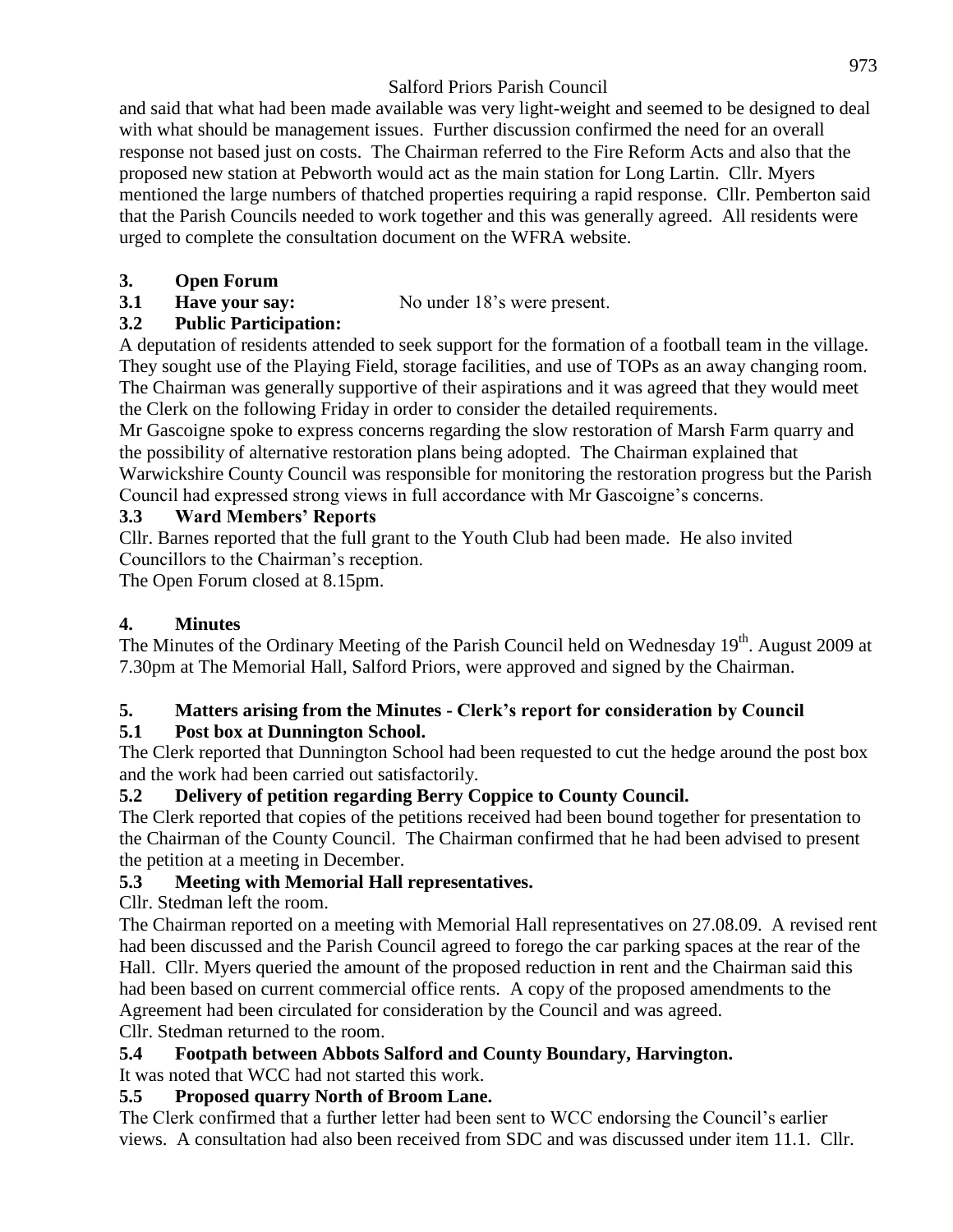Wolfe queried as to whether the application could be determined before the new strategy was agreed. The Chairman said that it could be determined under the current plans.

## **5.6 Bin on Playing Field.**

Cllr. Francis had reported that the inside liner had been returned and the Clerk said he was investigating the cost of replacing the outside only. Council noted that the excess on the insurance policy was £125. Council agreed not to pursue the insurance issue but advised that if a new outer could not be obtained then a complete bin should be purchased.

## **5.7 Dog on allotment.**

The Clerk reported that the dog warden at SDC had been contacted but further information had been requested. It was agreed that without detailed dates and times no further action could be taken

## **5.8 Footpath between School Avenue and Ridsdale Close.**

The Clerk reported that letters have been sent to the residents of numbers 12 and 13 School Avenue regarding the overgrown hedge and the fence bordering the footpath between School Avenue and Ridsdale Close. The Clerk was asked to refer the matter to the County Council if action was not forthcoming within ten days.

### **5.9 Bidford Fire Station**

Item considered earlier.

## **5.10 HM Government, vetting and barring scheme**

The Clerk reported that copies of the Government letter had been circulated to village organisations. Council noted that there had been reports of some changes by the Government since the publication of the scheme. Cllr. Pane asked for advice regarding the scheme's applicability to older people and the Chairman said she should contact the Social services department.

### **5.11 Telephone box at Iron Cross.**

The Clerk reported that BT and SDC had been informed that the Council did not wish to adopt the phone box. A resident had asked if she could have the phone box for her garden and had been referred to BT. Subsequently, the Clerk had been informed that as the Parish Council did not wish to adopt the box the equipment would actually remain in place in working order but might be subject to a removal scheme at a later date.

## **5.12 Meeting with School Council.**

The Clerk reported that a reply was still awaited.

## **6. Main Items**

## **6.1 Speed limits**

The Clerk reported that he had written to the Speed Aware team requesting specific information on the exact location of their speed measurements, the timing of a full traffic speed survey on Evesham Road, and the re-location of the SID post from outside Alamo to near the Salford Hall Hotel. The Clerk said he had also passed on an e-mail from Mr Cane for WCC comment. The Chairman reported that residents on Evesham Road were very dissatisfied and also that it appeared there were more HGVs using the road. Both Cllr. Wolfe and Cllr. Myers believed that for residents of Cleeve View, the new chicane had aggravated problems.

## **6.2 Housing provision**

This item was considered at the end of the meeting.

## **6.3 Parish Community Emergency Plan**

The Clerk said that he had substantially completed the Emergency Plan and all councillors were asked to send any further information to the Clerk within a week. The Clerk was authorised to send the plan to WCC and provide copies for each councillor.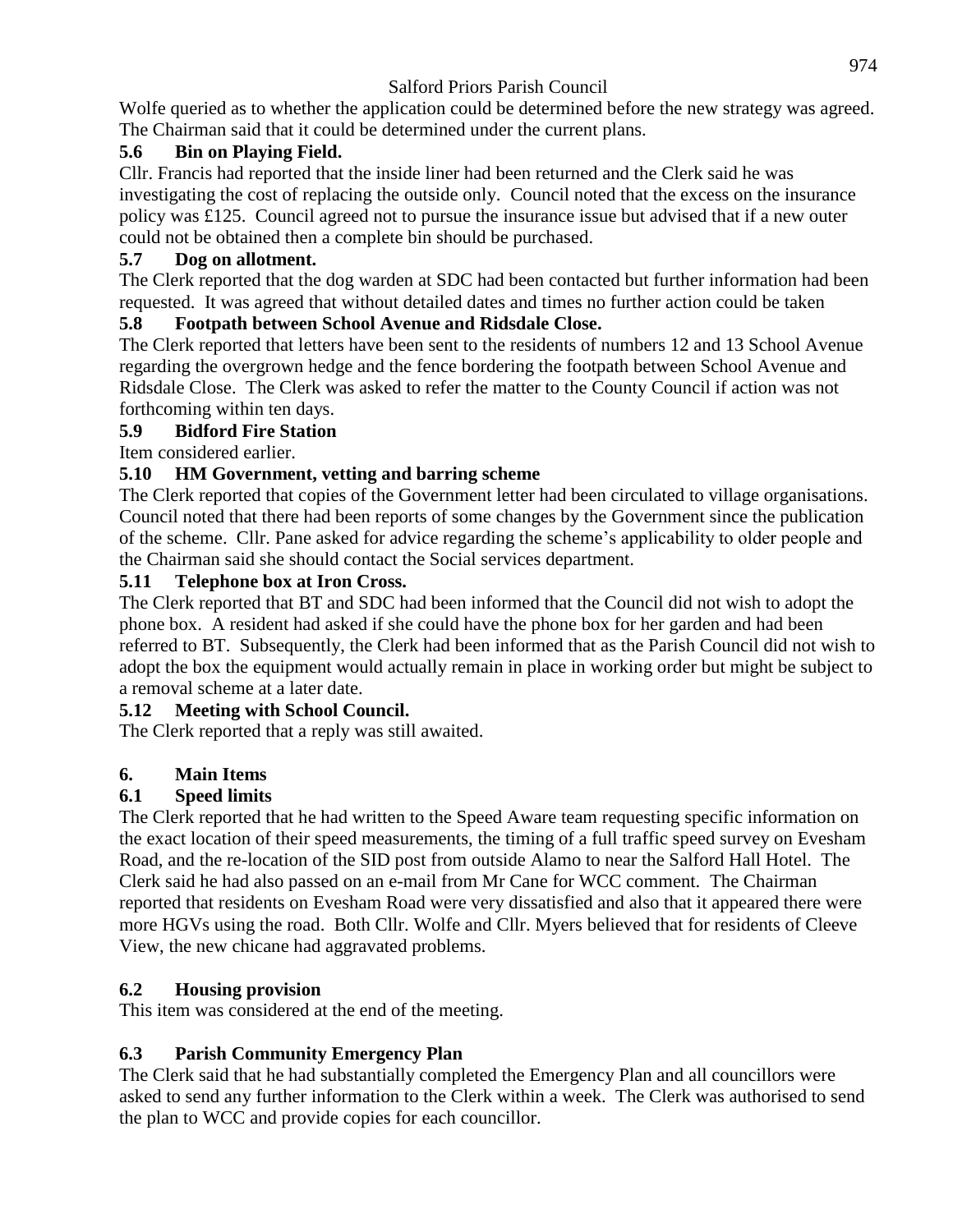### **6.4 Report on NALC Conference**

A report by the Chairman and Cllr. JR Stedman had been circulated to all members. The Chairman said there were questions to be asked regarding the location, administration, and the role of County Association members and these would be taken up with WALC. Otherwise the conference had been very useful and Mr Matthew Taylor had made a particularly good presentation on making communities sustainable. The Chairman said that further reports would be forthcoming on particular issues.

### **7. Amenity, Environment, Highways, and TOPS**

### **7.1 Playing Field weekly safety reports.**

Council noted that Cllr. Francis had provided inspection reports dated 23.08.09; 31.08.09; 7.09.09; and 14.09.09. Cllr. Francis reported that he had repaired a swing that had been vandalised and this required checking. The Clerk reported that the annual independent inspection had been requested from SDC.

### **7.2 Report on expenditure items approved at previous meeting**

The Clerk reported on the progress of the expenditure proposals agreed at the previous meeting: **Storage area at TOPs**

TOPs Management Committee had been asked to provide a shed with a contribution of £300 from the Parish Council. The position of the shed to be agreed with the Council.

#### **Replacement windows for TOPs**

An order had been placed with Centurian Home Improvements Ltd. of Bidford on Avon in the sum of £3574 for windows in white PVCu with 28mm. sealed units in Pilkington K glass. It was anticipated the work would commence within two weeks.

#### **New dog bins**

An order had been placed with Broxap for 2 bins to be delivered to Limebridge Farm.

A further order had been placed with Limebridge Rural Services Ltd. to receive the bins and place them in position. The company had also been asked to remove and dispose of the old bin past the allotments.

### **Salt bin by School**

An order had been placed with Glasdon for a slimline grit/salt container and this had been delivered to Limebridge Farm. A further order had been placed with Limebridge Rural Services Ltd. to receive the bin and place it in position.

### **New planters**

An order had been placed with Limebridge Rural Services to supply five new planters including delivery, placing in position at the time of the winter planting, lining the planters with polythene, and filling with compost.

### **Additional water tank at allotments**

An order to provide the additional tank was placed with Limebridge Rural services on 17.07.09. **Street lighting report** 

Discussions were in progress with Peter Long as agreed at the last meeting. Mr Long was producing an estimate for the physical tests but suggested that the street lighting officers at WCC might be better placed to advise on the energy issues. The Chairman agreed to provide information where the energy checks could be made.

### **Painting railings at Abbots Salford**

An order had been placed with PPI Ltd. of Ardens Grafton to carry out this work.

### **7.3 Replacement lantern PL16 in St Matthews Close**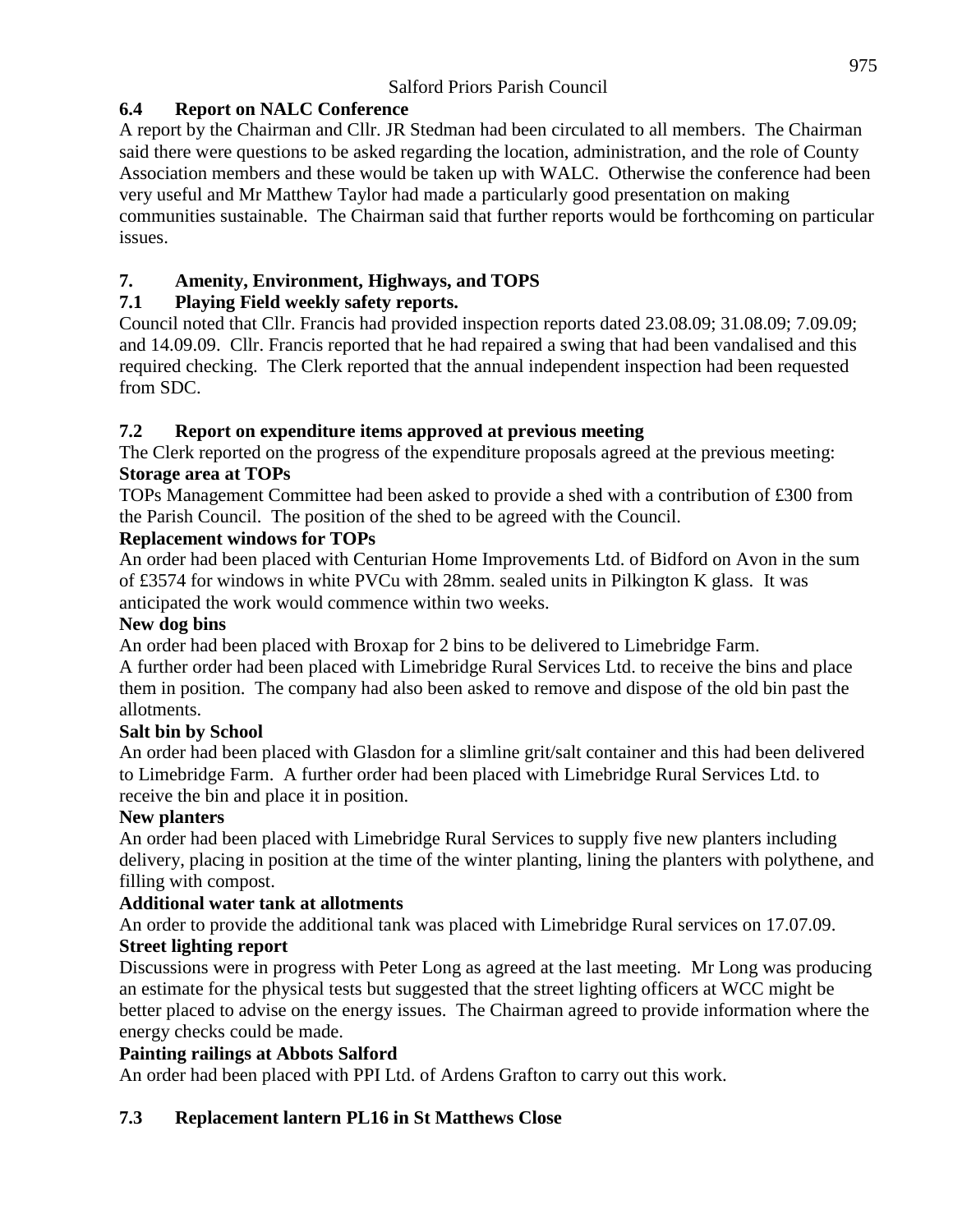The Clerk reported that E.ON UK had inspected the broken lantern and a replacement lantern was required. A quotation had been received for a new lantern at a cost of £355 plus VAT. Council instructed the Clerk to place an order.

### **8. Communications**

### **8.1 Newsletter**

Council agreed that the Newsletter should now be produced for late October and should feature the fire station issue but that other items should be included. All members were urged to provide information and articles to Cllr. Wolfe as soon as possible.

### **8.2 Website**

The Clerk reported that he had met with the Chairman of the Bidford and District History Society and had agreed new pages and links for the website and these had now been uploaded. The arrangements of Minutes on the site had also been improved. Cllr. Myers suggested that some of the historic photos should be added to the site.

### **8.3 E-mail newsletter**

It was reported that the Chairman had produced an E-Newsletter covering the expenditure decisions made at the previous meeting. The fire service reports had also been circulated. The Clerk said that the mailing list needed to be increased and this would be advertised in the printed Newsletter.

### **9. Rights of Way**

## **9.1 Report from P3 Co-ordinator.**

The Chairman said a marker post on the road to Marsh Farm was incorrectly placed and Cllr. Penn agreed to bring this to the attention of the P3 Co-ordinator.

### **9.2 Report by Cllr. Myers on meetings with landowners**

Cllr. Myers reported she had met with Sandfields and they had agreed to unlock the pedestrian gate on AL6 and also to provide dog waste bins at the junction with New Inn Lane and by the packing station. Sandfields would arrange for emptying these bins. Also, a meeting had been held with Alamo and they had agreed to place hardcore on the route of AL17 where heavy rutting had occurred. Members of Council expressed their appreciation of Cllr. Myers efforts on behalf of walkers in the village.

### **10. Planning general**

### 10.1 Nothing to report.

## **11. New Planning Applications for Council's consideration**

11.1 **09/01491/COUNTY**, Extraction of minerals with restoration to agriculture and a pond at Marsh Farm Quarry, land North of Broom Lane, Dunnington, for CEMEX UK Minerals Ltd. Council agreed the response proposed by the Clerk.

### **12. Planning Decisions**

12.1 None to report

### **13. Staffing**

Nothing reported.

### **14. Matters raised by Councillors**

#### **14.1 Cllr. KA James - Outside Fitness - A Gym in the Playing Field for all ages, Exploration of Ideas**

The Chairman reported on a range of outside gym equipment supplied by Fresh-Air Fitness suitable for teenagers and adults. The cost was reasonable and it was sturdy and relatively vandal-proof. The Chairman said that funding might be available through the District Council.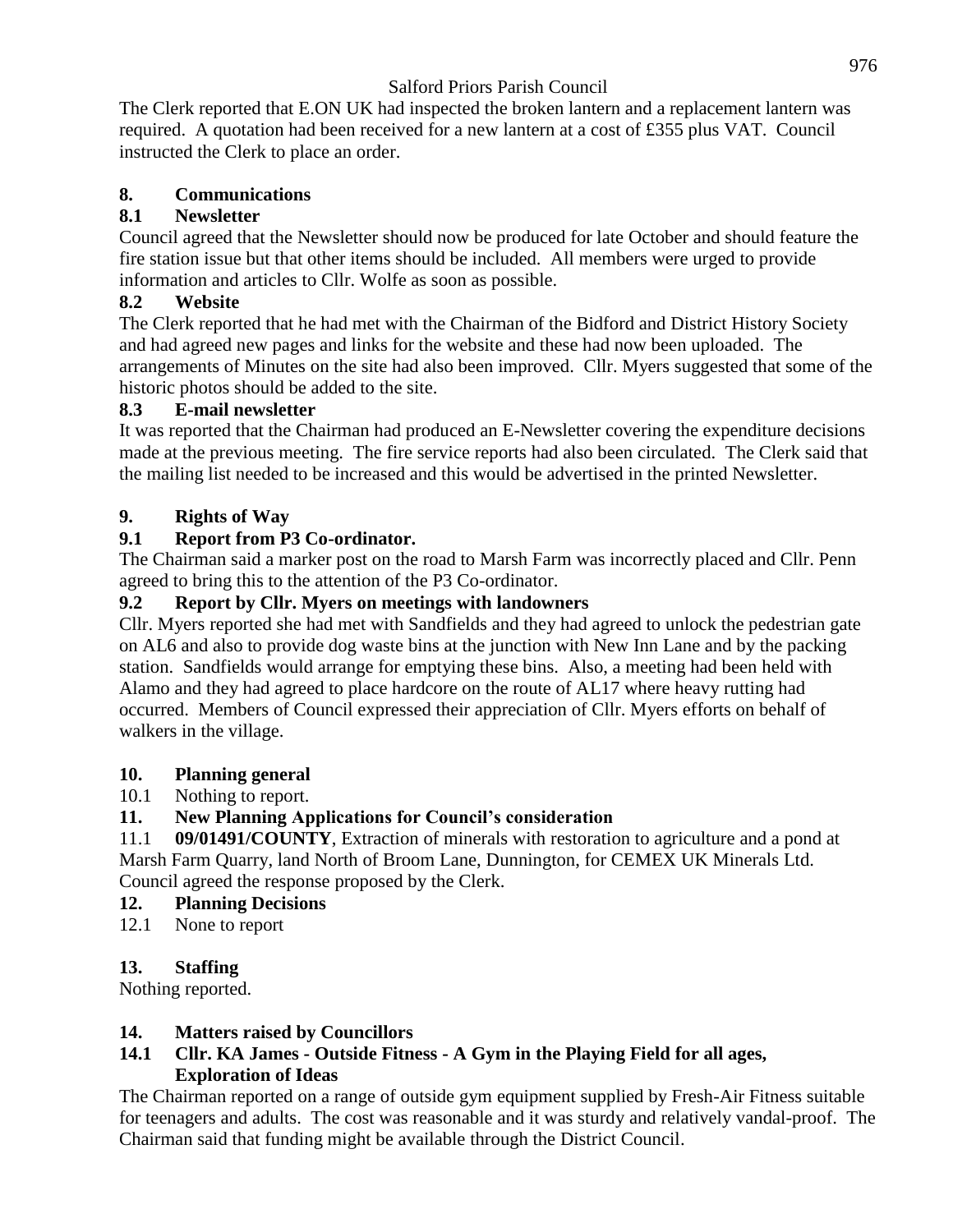### **14.2 Cllr. KA James - Precept 2010/11 Participatory Budgeting - Open Meeting to be held in November 2009**

The Chairman had circulated a paper designed to involve residents in the budget-making process. Council agreed this was a good idea and it was proposed that a public meeting should be held in November to try out the proposal. The Clerk was asked to propose suitable dates.

### **14.3 Cllr. KA James – Request for a donation from Salford Priors Amateur Theatrical Society, (SPATS)**

Following discussion regarding a request from SPATS for a donation of £180 to provide new stage curtains, Cllr. James proposed and Cllr. Francis seconded that the donation be made. Council agreed the proposal by 5 votes to 2.

## **15. Consideration of Correspondence Received**

## **15.1 WALC, Annual General Meeting.**

Councillors wishing to attend the AGM were asked to advise the Clerk as soon as possible.

## **15.2 Vitalise, request for funding.**

Council decided not to make a donation to this national organisation.

## **16. To Table**

Council noted the following tabled items:

- 16.1 Clerk's & Councils Direct September 2009, Issue 65.
- 16.2 WALC  $60^{\text{th}}$ . Annual Report.
- 16.3 the Clerk, September 2009, Vol. 41 No.5.

Cllr. Stedman left the meeting.

## **6.2 Housing provision** *(Item deferred from earlier in the meeting)*

Councillors had been circulated with reports from SDC planning department and the WRCC Housing Enabler regarding potential sites for a small scale development of affordable homes for local residents. Councillors considered that sites numbered 4 and 6 on School Road between the Primary School and Banbrook Road could create a precedent for a larger development in the area. They also considered that development over the recently created allotments, site numbered 3, should not be supported. Councillors supported the further investigation of site 7 opposite Park Hall on Tothall Lane and site 2 at Iron Cross and the Clerk was instructed to inform WRCC accordingly.

# **17. Finance**

# **17.1 To consider and approve the payments and transfers listed in Appendix A.**

Council noted the income transactions in Appendix A Item 20.1

Council considered the expenditure transactions listed in Appendix A Item 20.2. Authorisation for payment was proposed by Cllr. Wolfe, seconded by Cllr. Myers and carried. Cheques were signed by Cllrs. Wolfe and Penn.

Council considered the Clerk's proposal to transfer £3500 from No.1 account to the Community account. Authorisation for transfer of funds was proposed by Cllr. James, seconded by Cllr. Myers, and carried.

# **17.2 HMRC Penalty Payment**

The Clerk reported that a penalty payment notice had been received from HMRC due to the Annual Return having been submitted five days late due to the relevant forms not being available. Following representations the payment had been cancelled by HMRC and written confirmation was awaited.

## **18. Date of Next Meeting**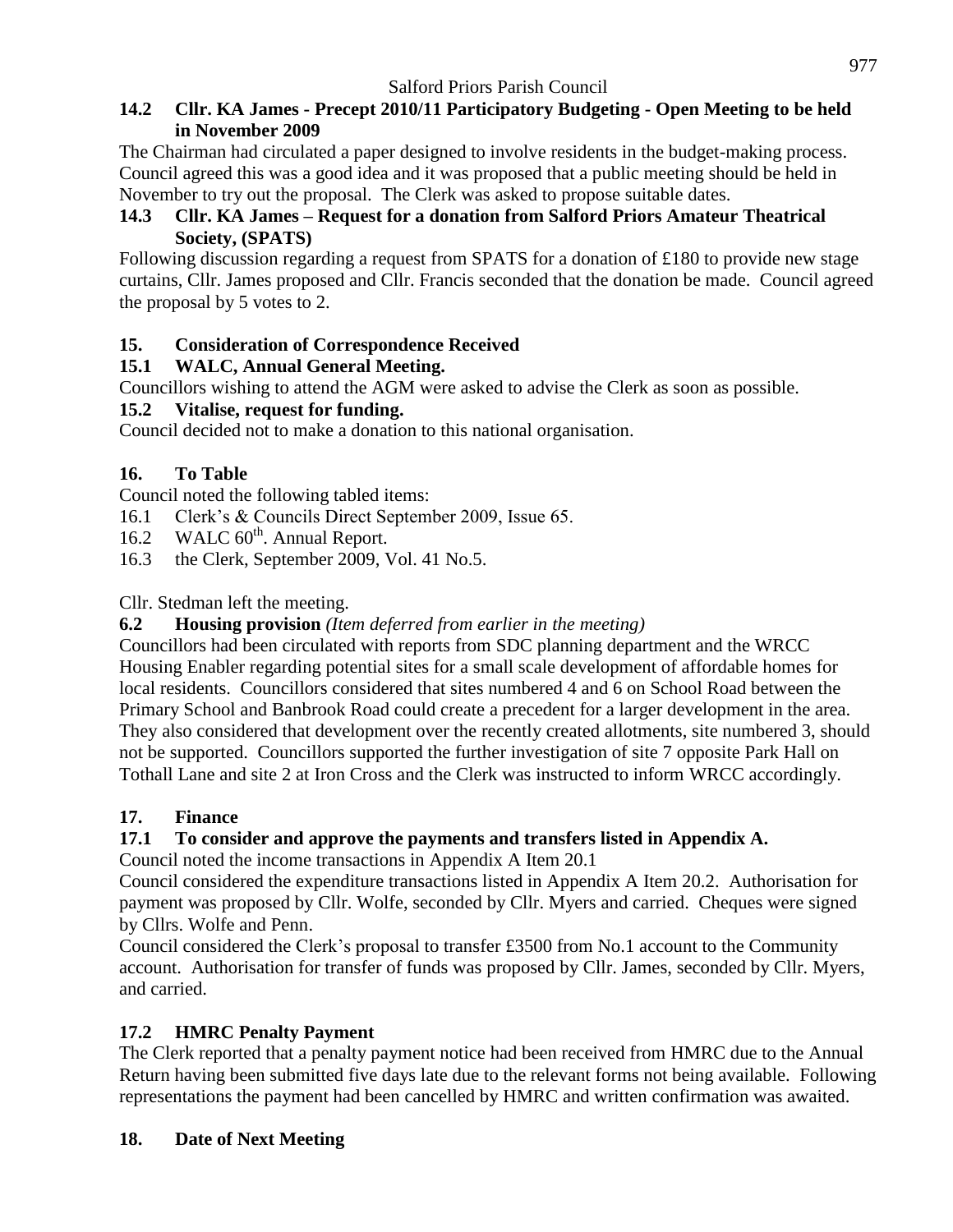Ordinary Meeting of the Parish Council on Wednesday 14<sup>th</sup>. October at 7.30pm in the hall at Dunnington Baptist Church.

Councillors were also asked to note that a Training Session on the Power of Well Being would take place on Wednesday 21<sup>st</sup>. October in the Memorial Hall, Salford Priors at 7.30pm. It was essential that all Councillors attended.

#### **19. Closure of meeting**

The meeting closed at 10.03pm.

Signed........................................................ Date......................................

#### **APPENDIX A**

#### **20. Finance**

#### **20.1 Income transactions for approval**

| Tn. No.      | Cheaue | Gross | Vat                             | <b>Net</b> | <b>Details</b>                  |
|--------------|--------|-------|---------------------------------|------------|---------------------------------|
| 6422         |        | 3.88  | 0.00                            | 3.88       | HSBC Bank, Interest No.1 a/c    |
| 6423         |        | 0.03  | 0.00                            | 0.03       | HSBC Bank, Interest No. $3 a/c$ |
| <b>Total</b> |        | £3.91 | $\pmb{\pmb{\pmb{\text{0.00}}}}$ | £3.91      |                                 |

#### **20.2 Expenditure transactions for approval**

| Tn. No. | <b>Cheque</b> | <b>Gross</b> | Vat    | <b>Net</b> | <b>Details</b>                        |
|---------|---------------|--------------|--------|------------|---------------------------------------|
| 8453    | Dd            | 18.58        | 2.42   | 16.16      | Plusnet                               |
| 8454    | 102169        | 10.00        | 0.00   | 10.00      | <b>Simon Dance</b>                    |
| 8455    | 102170        | 65.28        | 0.00   | 65.28      | <b>HMRC</b>                           |
| 8456    | 102171        | 92.00        | 12.00  | 80.00      | Limebridge Rural Services Ltd.        |
| 8457    | 102172        | 644.04       | 0.00   | 644.04     | <b>MJ</b> Philpott                    |
| 8458    | 102173        | 138.30       | 18.04  | 120.26     | <b>Staples</b>                        |
| 8459    | 102174        | 948.06       | 123.66 | 824.40     | GBD (Evesham) Ltd.                    |
| 8460    | 102175        | 3.90         | 0.00   | 3.90       | R Francis, keys to Playing Field gate |
| 8461    | 102176        | 690.00       | 90.00  | 600.00     | <b>NALC</b>                           |
| 8462    | 102177        | 151.42       | 19.75  | 131.67     | Glasdon                               |